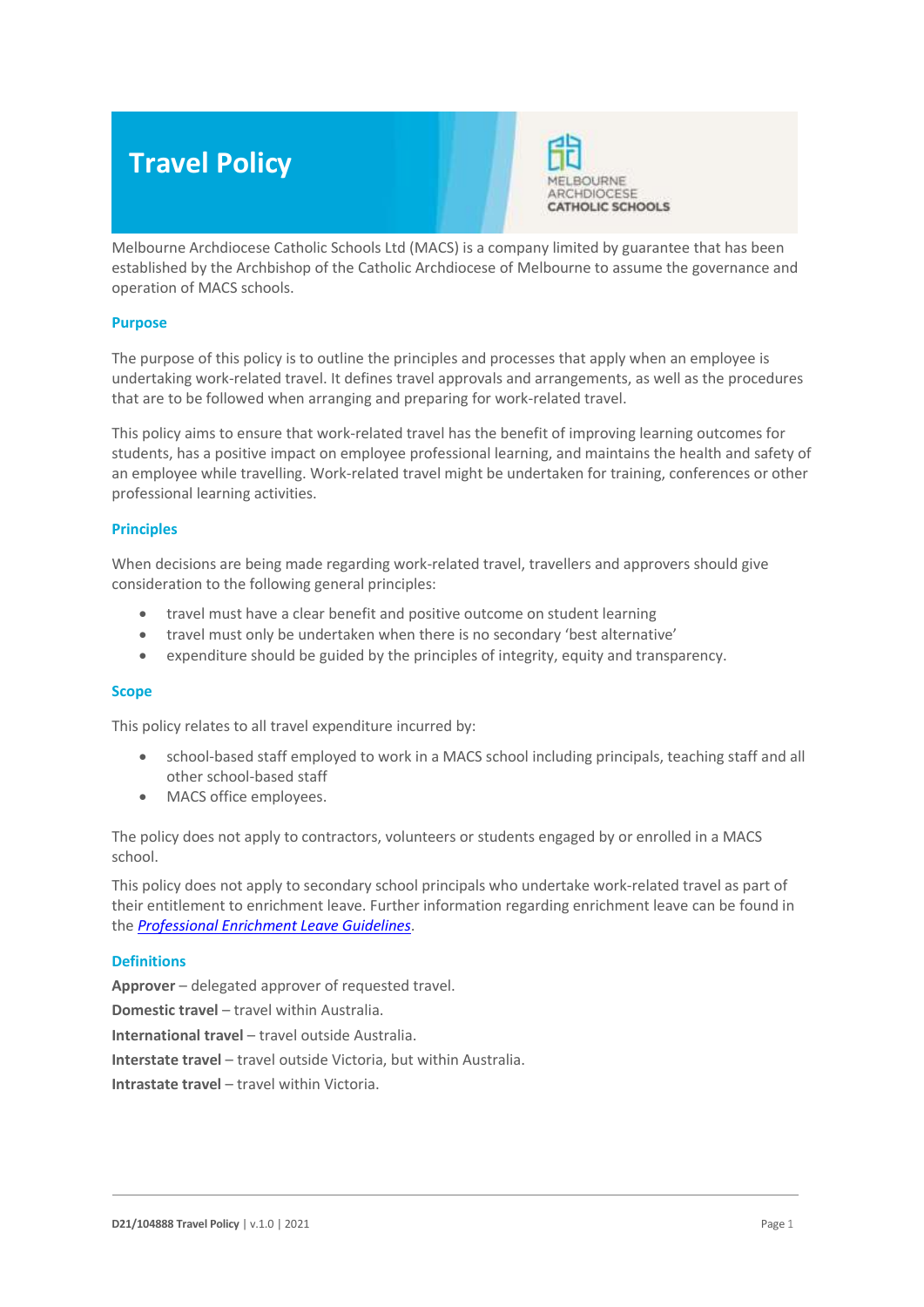**MACS office staff** – MACS employees employed at MACS offices.

**School-based staff** – MACS employees based in MACS schools.

**Traveller** – employee requesting approval to travel for work-related purposes.

**Work-related travel** – approved travel for work purposes.

# **Application**

This policy applies to both MACS office staff and MACS school-based staff; however, due to the variances in approvals and processes, each section of this policy will clearly distinguish, by the use of subheadings, the approvals and processes that apply to each group.

# **General**

# **MACS office staff**

- 1.1 Egencia Australia is MACS' approved travel management provider. Staff are to note that all flights, accommodation and car hire used by MACS office staff can only be booked through Egencia Australia. An Egencia Australia quote may be obtained by an employee; however, an approved eRequisition is required prior to formally booking the travel and/or accommodation.
- 1.2 This policy does not apply to accommodation and travel paid by an employee or external party which is not claimed for reimbursement.
- 1.3 It is important to note that relevant managers or directors have the responsibility to accept and approve the terms and conditions of the staff member's travel arrangements before submitting eRequisitions for approval.
- 1.4 Staff should be aware that all travel arrangements made for MACS office staff are owned by MACS.

# **Valid rationale for travel**

# **MACS office staff and MACS school-based staff**

2.1 All alternative avenues for meeting the objectives of domestic or international travel should be considered before travel is proposed (e.g. video calls, domestic professional learning, etc.). Where official international travel is requested by staff members who have been invited to attend or present papers at international seminars and conferences, it should be demonstrated and approved that there is a direct and high-priority benefit to MACS.

# **Quotes for travel**

# **MACS office staff and MACS school-based staff**

- 3.1 When a staff member is assessing options available for travel, they must have regard to booking flights and accommodation at the best rate of the day or that which is reasonable and economical having regard to the nature of the trip, the extent of travel required and the amount of travel that is required to be undertaken as part of their normal duties. For example, it may be reasonable for staff to stay at a venue where a conference they are attending is taking place, if accommodation is available at this venue. In other circumstances, staff should stay in accommodation which is economical, practical and reasonable.
- 3.2 Staff should not base booking decisions on personal preferences, access to lounges or the accumulation of reward points, as this may influence impartial and transparent booking.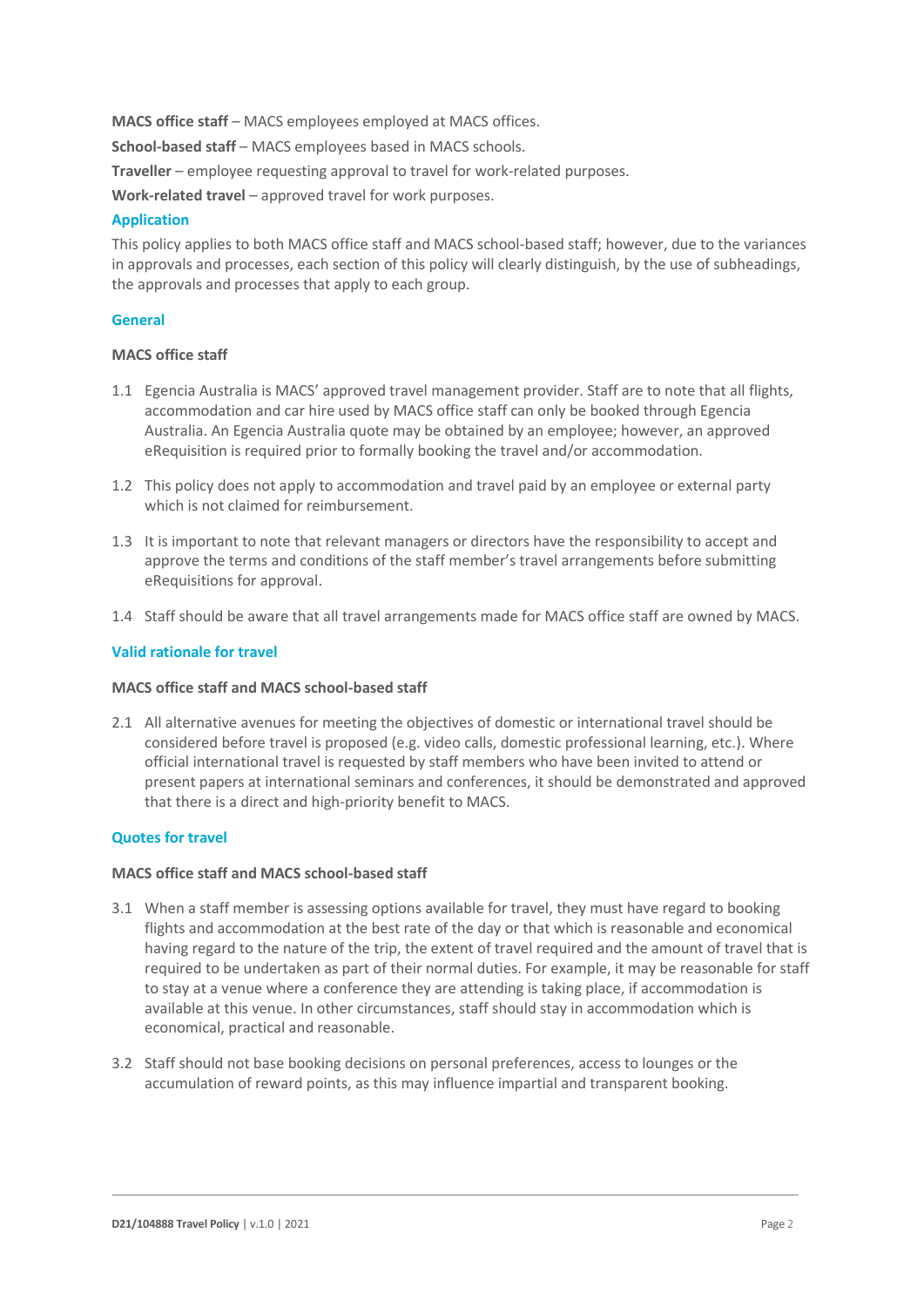## **Funding for travel**

## **MACS office staff and MACS school-based staff**

- 4.1 In the event that travel is partially funded, travel documentation must clearly identify all funding sources and is subject to approval.
- 4.2 Official travel may only be approved where there is no conflict of interest or perception of improper influence. The approval process is to comply with this policy.

## **Options when booking travel**

#### **MACS office staff and MACS school-based staff**

#### **Flights**

- 5.1 When booking flights for both domestic and international travel, travellers and approvers must have regard to the following principles:
	- all flights must be economy class unless otherwise approved in writing and in advance by the responsible approver
	- where there is a possibility that travel may be rescheduled or postponed, travellers should consider the cost variances in fixed and flexible fares
	- travellers must compare prices and routes across airlines
	- travellers must plan and book travel as early as possible in order to take advantage of the best possible fares.

#### Accommodation

5.2 When booking accommodation, travellers and approvers should have regard to the best rate of the day or that which is reasonable and economical having regard to the nature of the trip, the extent of travel required and the amount of travel that is required to be undertaken as part of their normal duties.

#### **Travel by motor vehicle/public transport**

- 5.3 Where local public transport is a safe and economical means of travelling, consideration should be given to utilising the method of transport.
- 5.4 In the event that public transport is not available and a traveller is required to undertake travel by motor vehicle, travellers and approvers should have regard to booking a vehicle that is fit to meet the requirements of the travel that is required to be undertaken.

## **Processes and approvals for booking travel**

#### **MACS office staff**

#### Domestic travel

- 6.1 All work-related domestic travel by MACS office staff is to be approved in advance and booked via Egencia Australia. This includes the approval of all expenditure on fares, insurance, accommodation, allowances, conferences and hospitality.
- 6.2 Domestic travel arrangement approvals are outlined within [MACS Office Delegations](https://staff.ceomelb.catholic.edu.au/delegation/_layouts/15/WopiFrame.aspx?sourcedoc=/delegation/Documents/MACS%20Internal%20Delegations.xlsx) as follows: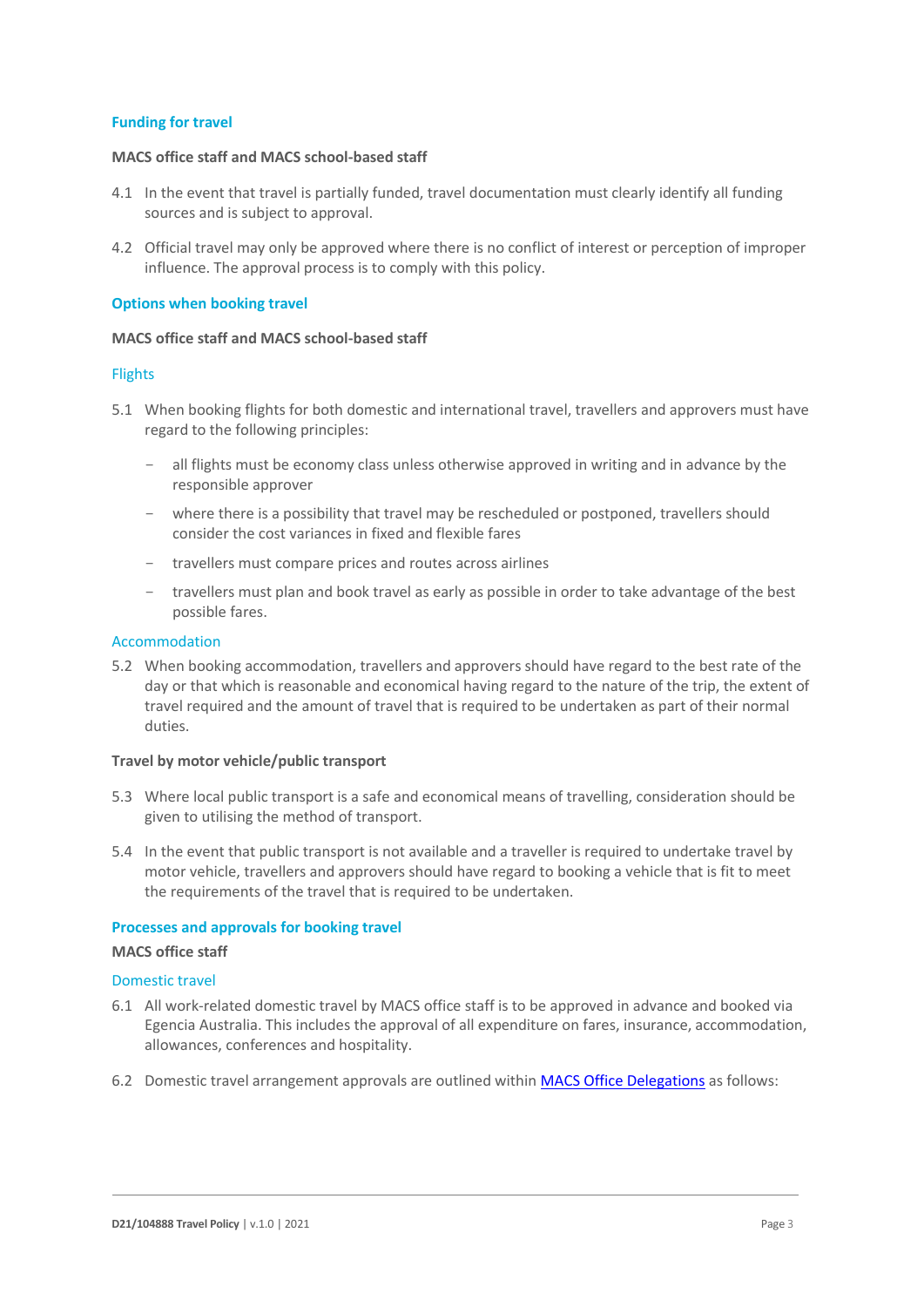- $directors approval by the Executive Director$
- all other staff approval by their respective director for interstate travel and overnight stays including accommodation (excluding professional learning conferences and staff servicing schools).

Overnight stays within Victoria, including accommodation for staff servicing schools in other dioceses and outer-region schools (subject to location and within budget), are approved by the applicable manager.

- 6.3 The following supporting documentation must be provided in order for travel to be considered for approval:
	- [a Request for Approval of Domestic Travel](https://staff.ceomelb.catholic.edu.au/toolstechnical/forms/Documents/Approval%20for%20Domestic%20Travel.docx) form signed by the person travelling
	- a completed and approved eRequisition
	- an Egencia Australia proposed travel itinerary (quote) with flight details or the equivalent cost estimate for travel by alternative means.
- 6.4 Preparations for travel can be made; however, staff members are not to enter into binding arrangements until all required approvals have been granted. Tickets may be tentatively booked, but are not permitted to be purchased. Upon an email or telephone enquiry [\(travel@airservices.com.au](mailto:travel@airservices.com.au) or 03 9686 2555), Egencia Australia will provide a proposed travel itinerary (quote) to be included with the [Request for Approval of Domestic Travel](https://staff.ceomelb.catholic.edu.au/toolstechnical/forms/Documents/Approval%20for%20Domestic%20Travel.docx) form.
- 6.5 Travel relating to professional learning is not to be booked until the professional learning application has been approved by all relevant approvers.
- 6.6 Following the approval of the [Request for Approval of Domestic Travel](https://staff.ceomelb.catholic.edu.au/toolstechnical/forms/Documents/Approval%20for%20Domestic%20Travel.docx) form by the appropriate director, the quotation and all relevant documents are to be attached to the eRequisition as supporting documentation (Egencia Australia quotation). An email notification is then forwarded to the Finance team to action.
- 6.7 With an approved eRequisition, the staff member's travel arrangements will be confirmed with Egencia Australia. Travel arrangements may only be confirmed and booked with Egencia Australia by approved executive assistants who are endorsed by the Chief Financial Officer.

## International travel

- 6.8 All international travel by MACS office staff members is to be approved in advance by the Executive Director and booked through Egencia Australia. This includes approval of all expenditure on fares, accommodation, allowances, conferences and hospitality.
- 6.9 Staff members requesting approval for international travel are to complete a [Request for Approval](https://staff.ceomelb.catholic.edu.au/toolstechnical/forms/Documents/Approval%20for%20International%20Travel.docx)  [of International Travel](https://staff.ceomelb.catholic.edu.au/toolstechnical/forms/Documents/Approval%20for%20International%20Travel.docx) form to be approved by the Executive Director at least 10 days prior to travel being undertaken. The form is to be signed by the person travelling and their director and should include the following supporting material:
	- the itinerary of the person travelling
	- an eRequisition, once Executive Director approval has been obtained, attaching the approved [Request for Approval of International Travel](https://staff.ceomelb.catholic.edu.au/toolstechnical/forms/Documents/Approval%20for%20International%20Travel.docx) form and an Egencia Australia proposed travel itinerary (quote) with flight details or equivalent cost estimate for travel by alternative means
	- a breakdown of travel expenses illustrating the expected costs for airfares, insurance,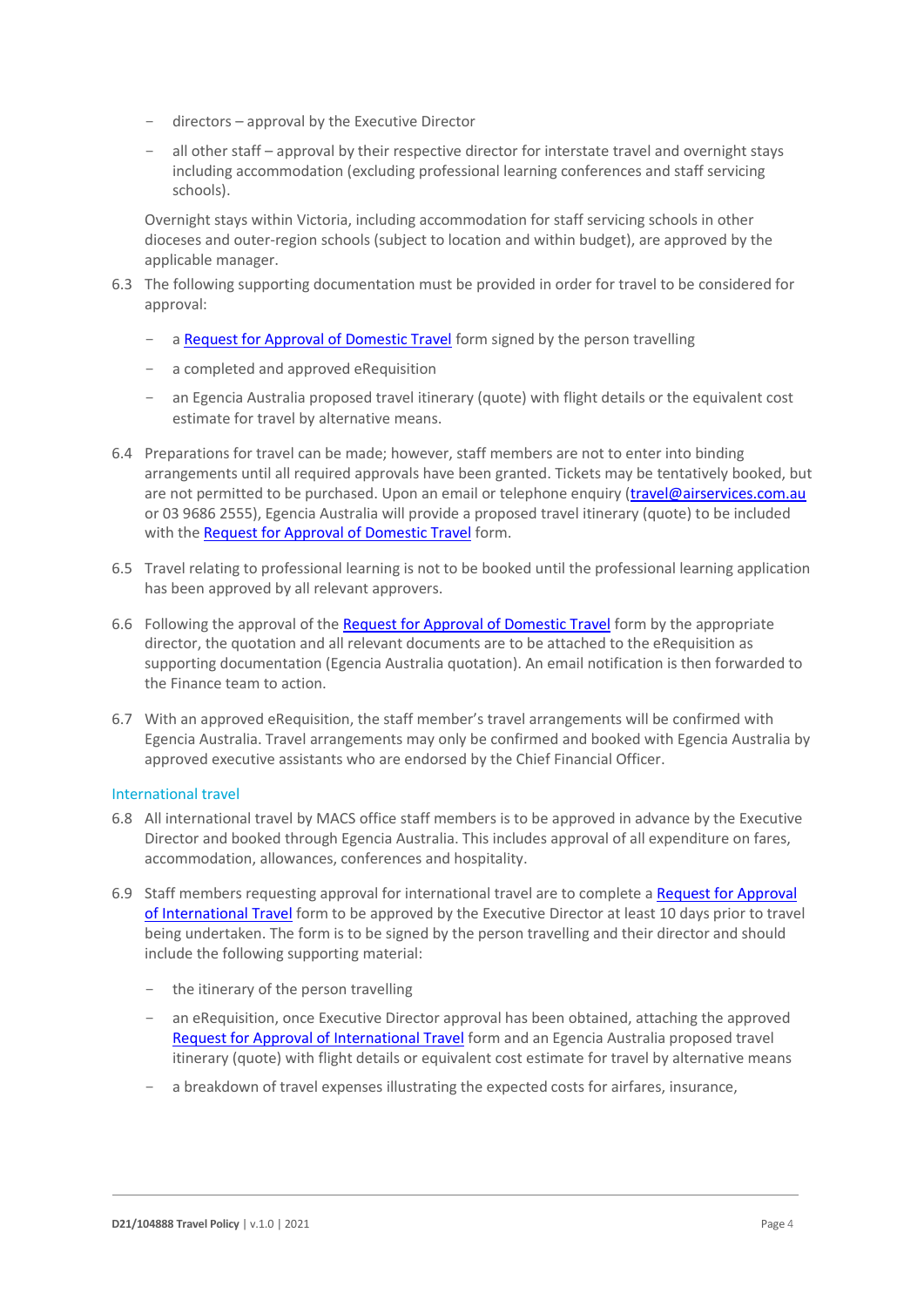accommodation, registration/conference fees, meals, hospitality and incidental expenses.

- 6.10 A senior officer from the Finance team can provide advice on the conversion of foreign currency.
- 6.11 Preparations for travel can be made; however, staff should not enter into binding arrangements until all required approvals have been granted. Tickets may be tentatively booked, but are not permitted to be purchased. Upon an email or telephone enquiry [\(travel@airservices.com.au](mailto:travel@airservices.com.au) or 03 9686 2555), Egencia Australia will provide a proposed travel itinerary (quote) to be included with the [Request for Approval of International Travel](https://staff.ceomelb.catholic.edu.au/toolstechnical/forms/Documents/Approval%20for%20International%20Travel.docx) form.
- 6.12 Travel relating to professional learning is not to be booked until the professional learning application has been approved by all relevant approvers.
- 6.13 Travel arrangements may only be confirmed and booked with Egencia Australia by approved executive assistants who are endorsed by the Chief Financial Officer.
- 6.14 The duration of overseas visits should be kept to the minimum required to adequately complete the aims of the visit.
- 6.15 Requests to add private travel onto international travel require the Executive Director's approval in writing and may only be approved if the extension does not create the impression that official travel is being used to subsidise private travel arrangements.
- 6.16 MACS is required by law to comply with fringe benefits tax (FBT) requirements that are administered by the Australian Taxation Office (ATO).
- 6.17 Leave taken may require the staff member to contribute to flight costs in order to avoid the imposition of FBT. The staff member's contribution will usually be proportionate to the number of leave days taken as part of the trip and will be determined by the Human Resources team.
- 6.18 The length of leave taken is to be in reasonable proportion to the duration of the official travel. As a general guide, up to two days of leave may be taken for every seven days of official travel.
- 6.19 Leave or an extension of private travel taken while undertaking work-related travel is not to incur or result in any additional costs to MACS.

## Travel with partners/family

6.20 Staff may travel with their partners/family provided that it does not incur any costs at the expense of MACS, and does not interfere with the business requirements of the travel.

# **MACS school-based staff**

## Domestic travel

- 7.1 In the first instance, a school-based staff member who wishes to engage in work-related domestic travel should discuss their wishes with their principal or, in the case of a principal, their regional general manager (RGM). Such discussions should address why the school-based staff member believes the travel is necessary, and what potential benefits it may have towards student learning and professional development.
- 7.2 Following the discussions referred to in 7.1, all work-related domestic travel by school-based staff is required to be approved in advance by the principal or, in the case of a principal, their RGM. This includes the approval of all expenditure on fares, insurance, accommodation, allowances, conferences and hospitality.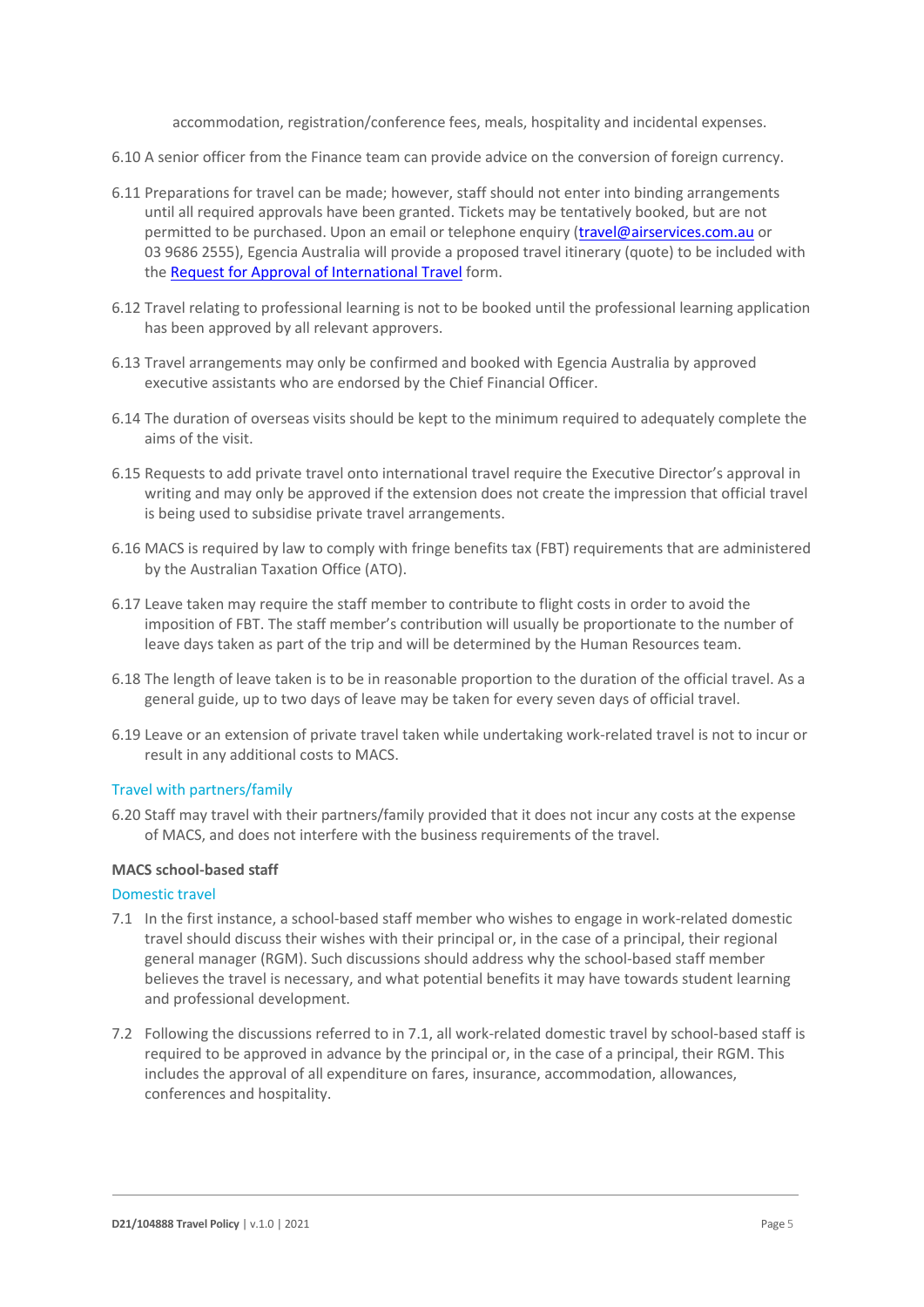- 7.3 The following supporting documentation must be provided in order for travel to be considered for approval:
	- [a Request for Approval of Domestic Travel](https://staff.ceomelb.catholic.edu.au/toolstechnical/forms/Documents/Approval%20for%20Domestic%20Travel.docx) form signed by the person travelling and their principal
	- a proposed travel itinerary (quote) with the details of all expected costs associated with the travel, including explanations as to why the best rate of the day was not chosen for a particular fare or accommodation if applicable. School-based staff should include at least two quotes for each expected cost to be incurred where this is foreseeable.
- 7.4 When applying for approval of domestic travel, school-based staff must provide as much notice as is reasonable in the circumstances prior to the intended travel date.
- 7.5 The principal or RGM is required to provide a decision on whether travel is approved or not within 10 working days of receiving the travel request.
- 7.6 Preparations for travel can be made; however, school-based staff are not to enter into binding arrangements until all required approvals have been granted. Tickets may be tentatively booked, but are not permitted to be purchased.
- 7.7 Travel relating to professional learning is not to be booked until the professional learning application has been approved by all relevant approvers.
- 7.8 Following the approval of the [Request for Approval of Domestic Travel](https://staff.ceomelb.catholic.edu.au/toolstechnical/forms/Documents/Approval%20for%20Domestic%20Travel.docx) form by the principal or RGM, the school-based staff member can proceed with booking the travel. The school-based staff member must provide all invoices/receipts to the principal or RGM in order to be reimbursed within five business days of the booking date.

## International travel

- 7.9 In the first instance, a school-based staff member, including a principal who wishes to engage in work-related international travel, should discuss their wishes with their RGM. In the case of a nonprincipal staff member, staff should consult with their principal in such discussions. Discussions should address why the school-based staff member believes the travel is necessary, and what potential benefits it may have towards student learning and professional development. Once initial discussions are finalised, the RGM will advise the Executive Director of the staff member's wish to engage in work-related international travel.
- 7.10 All international travel by school-based staff is to be approved in advance by the principal. This includes approval of all expenditure on fares, accommodation, allowances, conferences and hospitality.
- 7.11 Staff members requesting approval for international travel are to complete a Request for Approval [of International Travel](https://staff.ceomelb.catholic.edu.au/toolstechnical/forms/Documents/Approval%20for%20International%20Travel.docx) form to be approved by the RGM or Executive Director at least four weeks prior to travel being undertaken. The form should be signed by the person travelling and their principal or, in the case of a principal, their RGM and should include the following supporting material:
	- the itinerary of the person travelling
	- a breakdown of travel expenses illustrating the expected costs for airfares, insurance, accommodation, registration/conference fees, meals, hospitality and incidental expenses.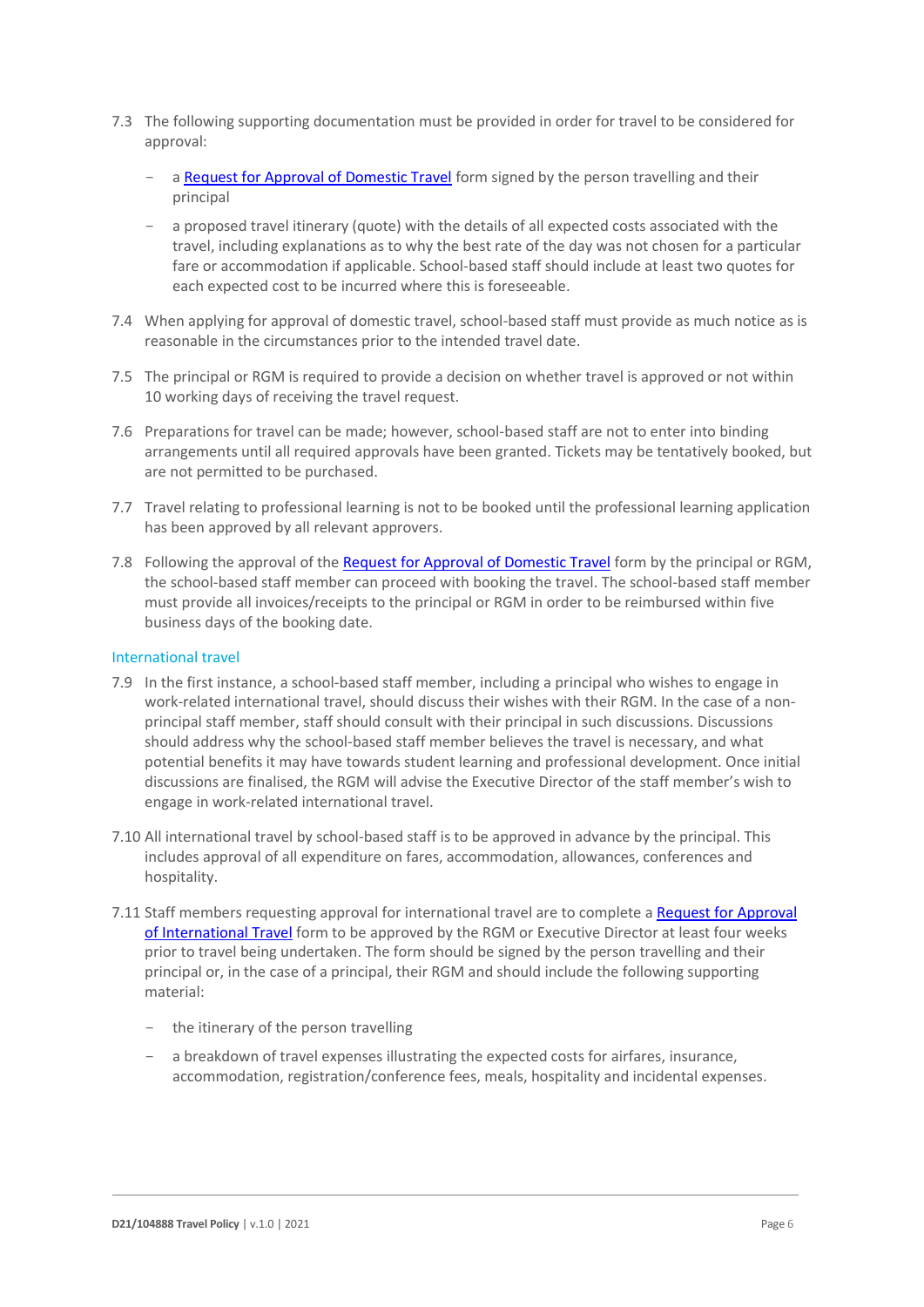- 7.12 The General Manager Financial Services at MACS can provide advice on the conversion of foreign currency if required.
- 7.13 Preparations for travel can be made; however, staff should not enter into binding arrangements until all required approvals have been granted. Tickets may be tentatively booked, but are not permitted to be purchased.
- 7.14 Travel relating to professional learning is not to be booked until the professional learning application has been approved by the principal, RGM or Executive Director where applicable.
- 7.15 When applying for approval of international travel, school-based staff including principals must provide as much notice as is reasonable in the circumstances prior to the intended travel date; however, a minimum of one term's notice must be provided.
- 7.16 The RGM or Executive Director will provide a decision on whether travel is approved or not within 10 working days of receiving the travel request.
- 7.17 The duration of overseas visits should be kept to the minimum required to adequately complete the aims of the visit.
- 7.18 Requests to add private travel onto international travel require the Executive Director's approval in writing and may only be approved if the extension does not create the impression that official travel is being used to subsidise private travel arrangements.
- 7.19 MACS schools are required by law to comply with FBT requirements that are administered by the ATO.
- 7.20 Leave taken may require the school-based staff member to contribute to flight costs in order to avoid the imposition of FBT. The school-based staff member's contribution will usually be proportionate to the number of leave days taken as part of the trip and will be determined by the RGM.
- 7.21 The length of leave taken is to be in reasonable proportion to the duration of the official travel. As a general guide, up to two days of leave may be taken for every seven days of official travel.
- 7.22 Leave or an extension of private travel taken while undertaking work-related travel is not to incur or result in any additional costs to MACS schools.

# Travel with partners/family

7.23 Staff may travel with their partners/family provided that it does not incur any costs at the expense of MACS schools and does not interfere with the business requirements of the travel.

## **Preparing for travel**

## **MACS office staff and MACS school-based staff**

## Contact details

8.1 Prior to departure, travellers must provide their immediate manager or principal, RGM or Executive Director (where applicable) with an up-to-date copy of their itinerary and contact details for the duration of the trip. Travellers should ensure that their emergency contact information is also up to date. The manager, principal, RGM or Executive Director should be notified as soon as possible if unforeseen circumstances result in any changes to the itinerary.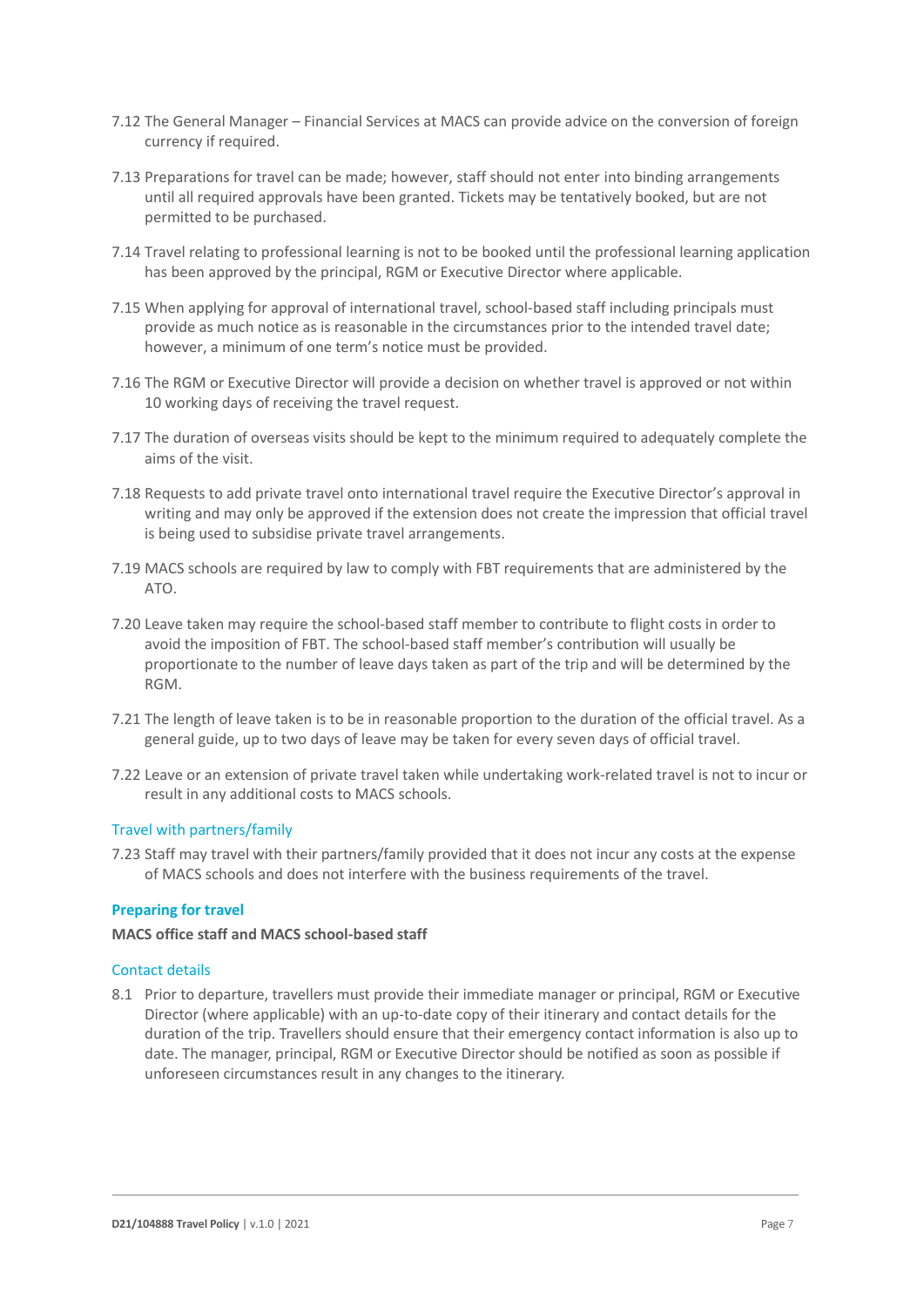## Medical

8.2 Staff members undertaking international travel are advised to have a complete medical examination prior to their departure and to consult with their doctor regarding immunisations/ vaccines and medical requirements for the specific country(ies) being visited. It is the responsibility of staff members to ensure that they arrange the necessary immunisations/vaccines within the required timeframes for their efficacy. MACS or the MACS school will pay reasonable expenses associated with health inoculations etc. on behalf of staff members travelling overseas on official business.

## Insurance

8.3 It is the responsibility of staff members to ensure they have appropriate insurance coverage. In relation to MACS office staff, travel insurance will automatically be included in any overseas travel quote provided by Egencia Australia. Staff members are required to include the cost of travel insurance in all expense estimates presented for authorisation.

## Travel advisories

8.4 It is the responsibility of the staff member to ensure there are no Department of Foreign Affairs and Trade (DFAT) warnings against travelling internationally to the country(ies) the staff member will visit. A staff member should check the DFAT website [www.dfat.gov.au](http://www.dfat.gov.au/) for warnings when preparing their [Request for Approval of International Travel](https://staff.ceomelb.catholic.edu.au/toolstechnical/forms/Documents/Approval%20for%20International%20Travel.docx) form*.* This should be repeated in the days preceding departure.

#### Visa/work permits

8.5 Staff members can check visa/work permit requirements with the appropriate embassy/high commission for the country(ies) they will transit through or visit. It is the responsibility of staff members to ensure they have a valid passport which is not due to expire within six months of the end of the travel, and the correct visa and/or work permit for the nature and length of their visit.

## **WorkCover**

8.6 In the event that a staff member sustains an injury/illness while undertaking official approved travel, they will be covered by the provisions of the *Workplace Injury Rehabilitation and Compensation Act 2013* (Vic.).

#### Anti-slavery

8.7 As a member of the Australian Catholic Anti-Slavery Network, when travelling both domestically and internationally, staff members are encouraged to source slavery-free certified products during their travels where practicable.

## **Expenses incurred during travel**

## **MACS office staff**

- 9.1 Claims for the reimbursement of meals, accommodation and other expenses/incidentals incurred while travelling are to be submitted to the appropriate senior management authority on a Claim for [Reimbursement of Expenses Incurred](https://staff.ceomelb.catholic.edu.au/toolstechnical/forms/Documents/Claim%20for%20Reimbursement.docx) form and then forwarded to the Finance team for processing. Original receipts and/or tax invoices are to be provided for all expenses in order to substantiate the claim and enable MACS to claim any GST input tax credits.
- 9.2 Claims regarding reimbursement for professional learning require an approved eRequisition in order for the payment to be processed by the Finance team. Refer to the Professional Learning Policy for further information.
- 9.3 For domestic and international travel, reasonable rates applicable for the reimbursement of accommodation, meals and expenses/incidentals are those contained in the current year's ATO Taxation Determination (TD). [TD 2020/5](https://www.ato.gov.au/law/view/pdf/pbr/td2020-005.pdf): *Income tax: what are the reasonable travel and overtime*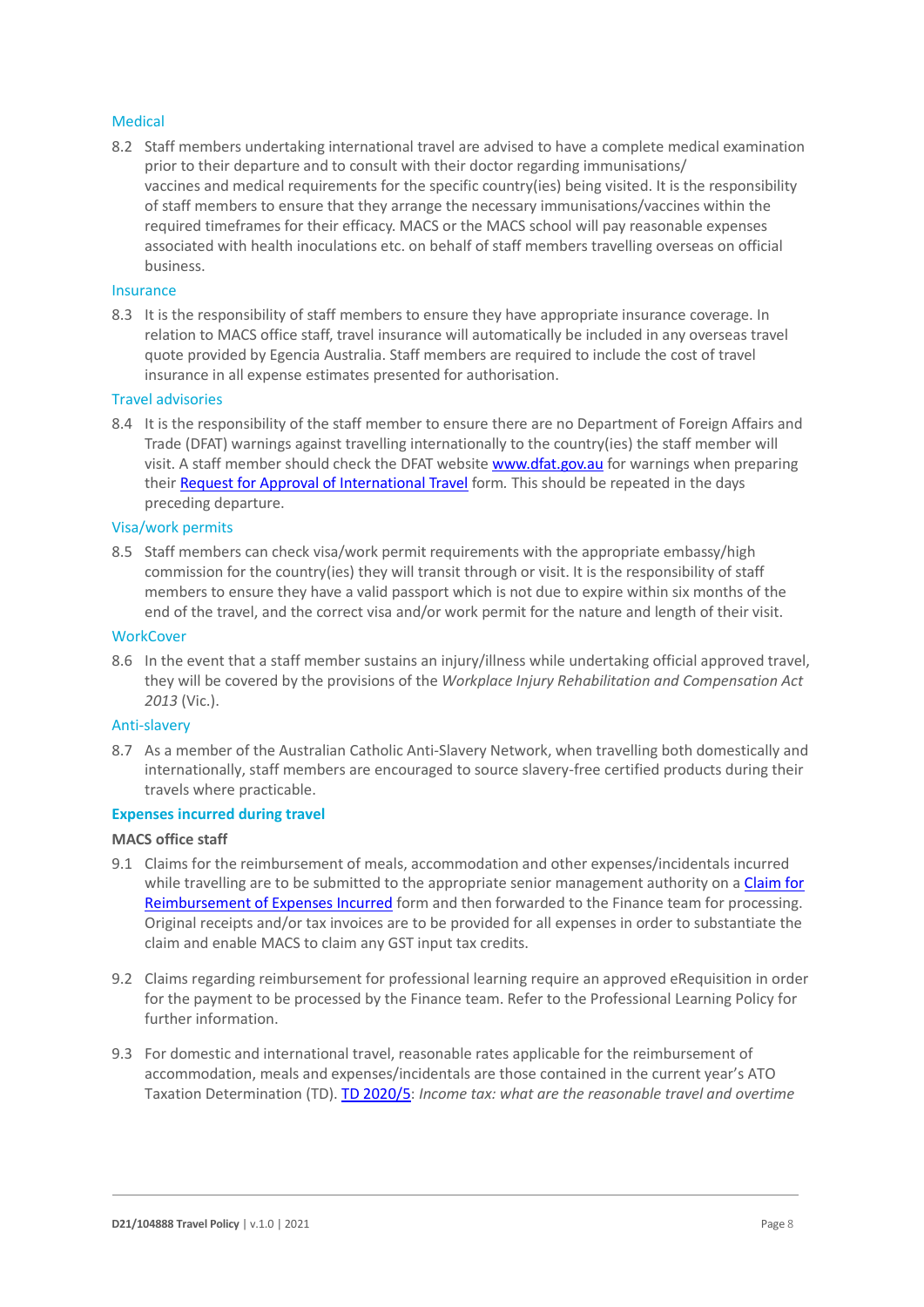*meal allowance expense amounts for the year?* is available on the ATO's website.

- 9.4 For domestic travel to capital cities, the reasonable rates for daily travel allowance expenses, according to salary levels and destinations, for the current tax year are outlined within [TD 2020/5](https://www.ato.gov.au/law/view/pdf/pbr/td2020-005.pdf).
- 9.5 For international travel, reasonable accommodation rates should be determined in advance in consultation with the appropriate director.
- 9.6 If expenses are likely to be incurred for the purchase of gifts or hospitality at the destination, these expenses should be included in the staff member's eRequisition and justification for the expenses are to be provided.
- 9.7 Reimbursements are not available for the time spent in transit where meals are provided, for example, on flights.
- 9.8 Any expenses incurred which are not related to the official travel should be paid for privately.
- 9.9 MACS will not reimburse the cost of paying traffic or parking fines and these are the responsibility of the traveller.

# **MACS school-based staff**

- 10.1 Claims for the reimbursement of meals, accommodation which has not already been reimbursed and other expenses/incidentals incurred while travelling are to be submitted to the principal or RGM where applicable on [a Claim for Reimbursement of Expenses Incurred](https://staff.ceomelb.catholic.edu.au/toolstechnical/forms/Documents/Claim%20for%20Reimbursement.docx) form for processing. Original receipts and/or tax invoices are to be provided for all expenses in order to substantiate the claim and enable MACS schools to claim any GST input tax credits.
- 10.2 For domestic and international travel, reasonable rates applicable for the reimbursement of accommodation, meals and expenses/incidentals are those contained in the current year's ATO TD. [TD 2020/5](https://www.ato.gov.au/law/view/pdf/pbr/td2020-005.pdf): *Income tax: what are the reasonable travel and overtime meal allowance expense amounts for the year?* is available on the ATO's website.
- 10.3 For domestic travel to capital cities, the reasonable rates for daily travel allowance expenses, according to salary levels and destinations, for the current tax year are outlined within [TD 2020/5](https://www.ato.gov.au/law/view/pdf/pbr/td2020-005.pdf).
- 10.4 For international travel, reasonable accommodation rates should be determined in advance in consultation with the RGM.
- 10.5 If expenses are likely to be incurred for the purchase of gifts or hospitality at the destination, these expenses should be included in the staff member's travel itinerary and justification for the expenses are to be provided.
- 10.6 Any expenses incurred which are not related to the official travel should be paid for privately.
- 10.7 MACS schools will not reimburse the cost of paying traffic or parking fines and these are the responsibility of the traveller.

## **Travel diary**

## **MACS office staff and MACS school-based staff**

11.1 In accordance with ATO requirements, MACS and MACS schools need to have obtained a travel diary or similar document from any employee whose travel expenses are incurred for travel within or outside Australia for six or more nights in a row, when the travel is not exclusively for performing